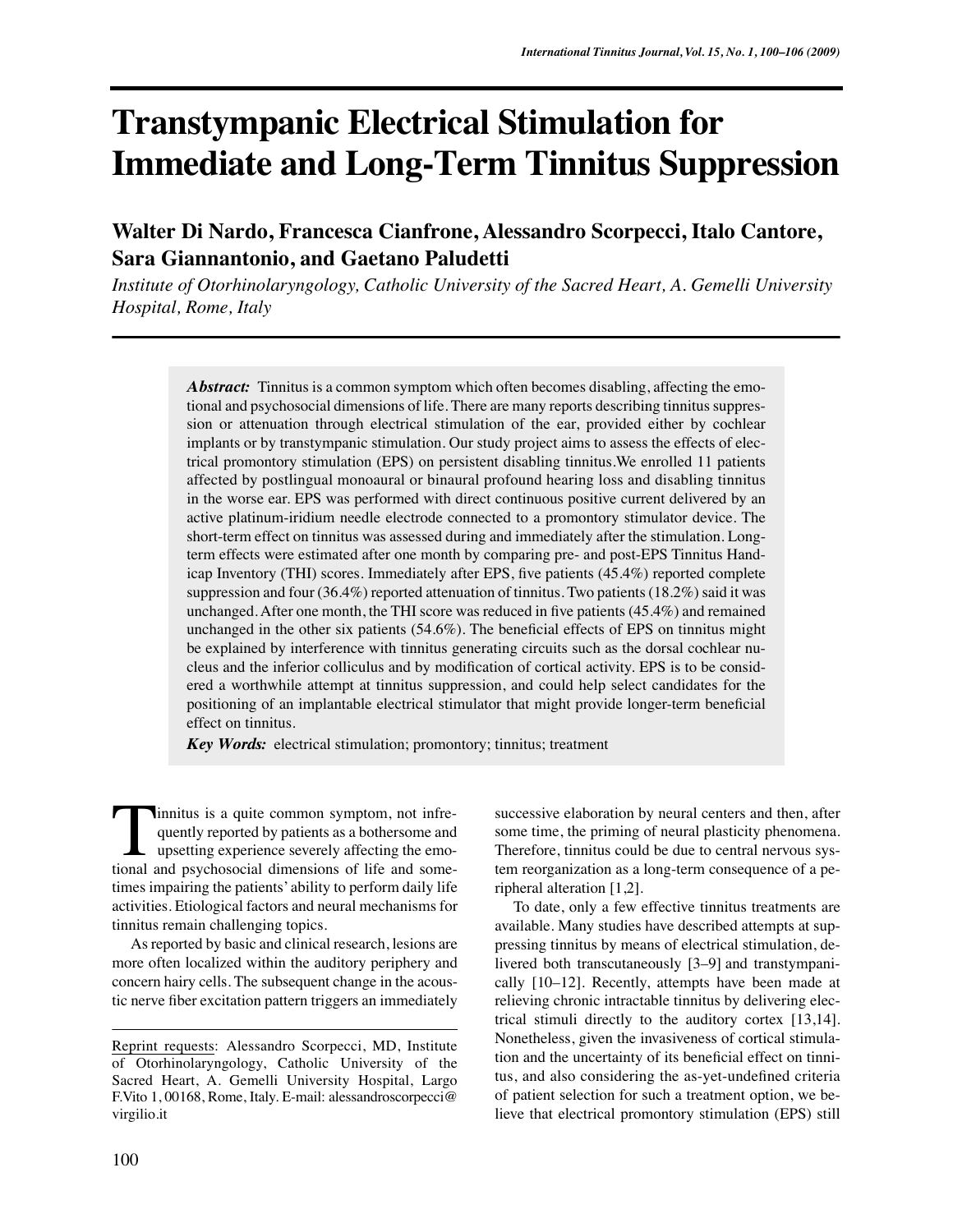deserves attention on account of its good rate of success and of its low invasiveness. Furthermore, the assumption that peripheral stimulation can effectively achieve tinnitus suppression is strengthened by the common observation that sensorineurally deaf patients undergoing cochlear implantation often experience reduction or even utter suppression of their tinnitus [15–18]. Our study project aims to assess the effectiveness of EPS as a treatment of persistent tinnitus induced by cochlear lesions and to try to define the most effective electrostimulation type.

#### **MATERIALS AND PATIENTS**

Our methods for patient enrollment, informed consent, psychoacoustic testing, placement of a transtympanic electrode, electrical stimulation, data analysis, and follow-up were reviewed and approved by our institutional review board and are in accordance with the Helsinki Declaration.

In our clinic, we enrolled 11 patients (7 women and 4 men) affected by postlingual monaural or binaural profound hearing loss and with severe and disabling tinnitus in the worse ear. Each of the patients had been suffering from tinnitus for at least 1 year. The patients' ages ranged between 34 and 64. We obtained from each patient a complete history and ear, nose, and throat physical examination. In particular, we focused on tinnitus features, such as day, month, and year in which it started; type and characteristics of sound; loudness as represented on a visual analog scale; and the way it affected common daily life activities, sleep, and emotions. Eventually, each patient was asked about tinnitus or hearing loss (or both) in his or her family. We performed a complete audiological assessment (pure-tone audiometry, speech audiometry, and transitory evoked otoacoustic emissions) and a study of tinnitus pitch, loudness, and minimum masking level (MML) on the day of the EPS session.

When the hearing loss was gradual in onset, patients underwent auditory brainstem response (ABR) recordings before their deafness became profound, and results were consistent with a peripheral origin of their disease. In other cases, we used ABR to exclude anomalies of the contralateral ear and malingering. Furthermore, to exclude the most common central causes of tinnitus (acoustic neuroma, vascular lesion, neurovascular conflict), all patients underwent brain magnetic resonance imaging with gadolinium.

Overall, the test battery suggested a cochlear origin of tinnitus in all patients. Finally, immediately before EPS and 1 month afterward, we had the study subjects complete the Tinnitus Handicap Inventory (THI), a 25-question test dealing with the social and neuro-

psychological consequences of tinnitus (e.g., disabilities, emotional reactions to the symptom, difficulty in concentrating). The questionnaire was introduced into the tinnitus assessment battery in order to give the clinician a quick and effective tool for evaluating tinnitus and for classifying patients clinically [19]. THI has been validated worldwide and can be completed by patients in a very short time.

The stimulation system we used is a Cochlear Promontory Stimulator Z10012 (Cochlear Ltd., Lane Cove, NSW, Australia), an active platinum-iridium needle electrode and a silver surface electrode located on the ipsilateral mastoid region. The anesthetic procedures consisted in careful cleansing of the external auditory canal and local administration of lidocaine to anesthetize the tympanic membrane for 5 minutes. We performed transtympanic electrical stimulation with direct continuous positive current at levels ranging from 0 to 500  $\mu$ A. Pulse rates available were 50, 100, 200, 400, 800, and 1,600 Hz. We started by delivering current at the lowest pulse rate (50 Hz) and proceeded to increase the pulse rate. For each presented frequency of stimulation, current intensity was slowly increased to find threshold first and then the discomfort level, and we asked patients about the effect of stimulation on tinnitus. Having learned from the patients the frequency causing the best tinnitus suppression, we delivered continuous stimulation at that frequency for at least 60 seconds. At the end of the procedure, we asked patients whether tinnitus was still present or had abated or disappeared.

#### **RESULTS**

Characteristics of the study population, including age, cause of hearing loss, and duration of tinnitus, are shown in Table 1; tinnitus pitch, loudness, and MML as measured immediately before the electrical stimulation

**Table 1.** Characteristics of the Study Population

| <b>Patient</b> | Age<br>(yr) | Cause of<br><b>Hearing Loss</b>          | <b>Duration of</b><br>Tinnitus (yr) |  |
|----------------|-------------|------------------------------------------|-------------------------------------|--|
|                | 73          | Idiopathic                               | 2                                   |  |
| 2              | 34          | Genetic                                  | 16                                  |  |
| 3              | 44          | Sudden hearing loss                      | 2                                   |  |
| 4              | 50          | Sudden hearing loss                      | 4                                   |  |
| 5              | 57          | Sudden hearing loss                      | 1                                   |  |
| 6              | 60          | Sudden hearing loss                      | 3                                   |  |
|                | 62          | Idiopathic                               | 17                                  |  |
| 8              | 48          | Idiopathic                               | 20                                  |  |
| 9              | 32          | Idiopathic                               | 12                                  |  |
| 10             | 52          | Iatrogenic (stapedotomy<br>complication) | $\overline{c}$                      |  |
| 11             | 46          | Autoimmune                               | 16                                  |  |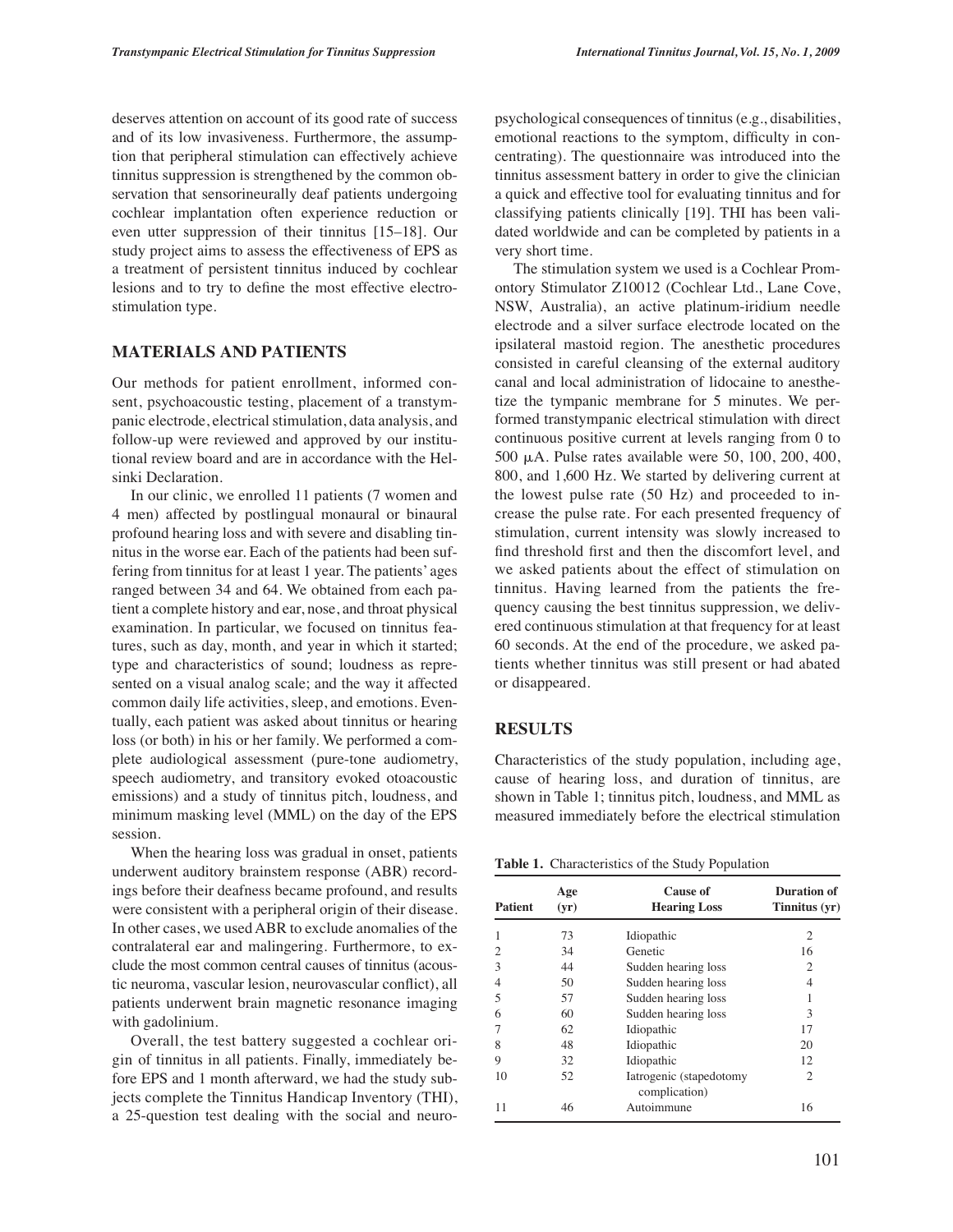**Table 2.** Tinnitus Pitch, Loudness, and MML in the Study Patients Immediately Preceding Electrical Stimulation

| <b>Patient</b> | Pitch<br>(Hz)   | <b>Loudness</b><br>(dB H <sub>L</sub> ) | <b>MML</b><br>(dB HL) |  |
|----------------|-----------------|-----------------------------------------|-----------------------|--|
| 1              | 4,000           | 50                                      | 60                    |  |
| $\overline{2}$ | 1,000           | 60                                      | 70                    |  |
| 3              | 8,000 and 1,000 | 60                                      | 60                    |  |
| $\overline{4}$ | 250 and 3,000   | 70 and 90                               | 90                    |  |
| 5              | 125             | 75                                      | 80                    |  |
| 6              | 1,000 and 3,000 | 65                                      | 75                    |  |
| 7              | 250             | 60                                      | 70                    |  |
| 8              | 250             | 80                                      | <b>NM</b>             |  |
| 9              | 250             | 80                                      | 90                    |  |
| 10             | 250             | 70                                      | 90                    |  |
| 11             | 4,000           | 60                                      | 65                    |  |

 $MML =$  minimum masking level;  $NM =$  not masked by any intensity of sound stimulus.

**Table 3.** Effects of Electrical Promontory Stimulation on Tinnitus

ing the modalities and the effects of EPS, such as pulse rate of the delivered stimulus, threshold, discomfort level, and best tinnitus-suppressing frequencies for each patient. Overall tinnitus evaluation immediately after EPS showed that five patients (45.4%) reported complete suppression of tinnitus, four (36.4%) reported tinnitus attenuation, and two (18.2%) said it was unchanged; no one reported tinnitus worsening. On the whole, 9 of the 11 patients (81.8%) had immediate benefit from EPS relative to their tinnitus.

The most effective frequencies of electrical stimulation for tinnitus suppression or reduction were 50 Hz and 100 Hz. For lower frequencies of stimulation, electrical intensity for tinnitus suppression or attenuation was just above auditory threshold, whereas for high frequencies of stimulation, it was quite near maximum acceptable

| <b>Patient</b> | <b>Pulse Rate</b><br>of Stimulus Threshold<br>(Hz) | $(\mu A)$ | <b>Discomfort</b><br>Level<br>$(\mu A)$ | <b>Effective</b><br><b>Pulse Rates and</b><br>Intensities* | Patient     | <b>Pulse Rate</b><br>of Stimulus Threshold<br>(Hz) | $(\mu A)$ | <b>Discomfort</b><br>Level<br>$(\mu A)$ | <b>Effective</b><br><b>Pulse Rates and</b><br>Intensities* |
|----------------|----------------------------------------------------|-----------|-----------------------------------------|------------------------------------------------------------|-------------|----------------------------------------------------|-----------|-----------------------------------------|------------------------------------------------------------|
| $\mathbf{1}$   | 50                                                 | 150       | 250                                     | 50 and 100 Hz                                              | $\tau$      | 50                                                 | 225       | 380                                     | 50 Hz, 300 µA                                              |
|                | 100                                                | 200       | 250                                     | at threshold                                               |             | 100                                                | 150       | 250                                     | $100$ Hz, $200$ $\mu$ A                                    |
| 2              | 50                                                 | 40        | 70                                      | Tinnitus unchanged                                         |             | 200                                                | 200       | 250                                     | 200 Hz, 200 μA                                             |
|                | 100                                                | 40        | 80                                      |                                                            |             | 400                                                | No sound  | 250                                     |                                                            |
|                | 200                                                | 60        | 80                                      |                                                            |             | 800                                                | No sound  | 250                                     |                                                            |
|                | 400                                                | No sound  | 130                                     |                                                            |             | 1,600                                              | No sound  | 250                                     |                                                            |
|                | 800                                                | No sound  | 70                                      |                                                            | $\,$ 8 $\,$ | 50                                                 | 370       | 500                                     | 50 Hz, 440 μA                                              |
|                | 1,600                                              | No sound  | 70                                      |                                                            |             | 100                                                | No sound  | 500                                     | $(3,000 \text{ Hz})$                                       |
| 3              | 50                                                 | 70        | 350                                     | 50 and 100 Hz; 300 μA,                                     |             | 200                                                | No sound  | 500                                     | component                                                  |
|                | 100                                                | 300       | 350                                     | 200, 400, 800 Hz;                                          |             | 400                                                | No sound  | 500                                     | of tinnitus)                                               |
|                | 200                                                | No sound  | 500                                     | $400 \mu A$ (for both                                      |             | 800                                                | No sound  | 500                                     | 1,000 Hz component                                         |
|                | 400                                                | No sound  | 500                                     | tinnitus components)                                       |             | 1,600                                              | No sound  | 500                                     | unchanged                                                  |
|                | 800                                                | No sound  | 500                                     |                                                            | 9           | 50                                                 | 80        | 270                                     | 50, 100 Hz, 230 µA                                         |
|                | 1,600                                              | No sound  | 500                                     |                                                            |             | 100                                                | 230       | 390                                     | $200$ Hz, $400$ $\mu$ A                                    |
| $\overline{4}$ | 50                                                 | 80        | 80                                      | 50 Hz, 80 µA (250 Hz                                       |             | 200                                                | No sound  | 700                                     |                                                            |
|                | 100                                                | 220       | 300                                     | component of                                               |             | 400                                                | No sound  | 850                                     |                                                            |
|                | 200                                                | 90        | 500                                     | tinnitus)                                                  |             | 800                                                | No sound  | 900                                     |                                                            |
|                | 400                                                | No sound  | 500                                     | 3,000 Hz component                                         |             | 1,600                                              | No sound  | 900                                     |                                                            |
|                | 800                                                | No sound  | 500                                     | unchanged                                                  | 10          | 50                                                 | 215       | 400                                     | 800 Hz, 300 µA                                             |
|                | 1,600                                              | No sound  | 500                                     |                                                            |             | 100                                                | 250       | 400                                     |                                                            |
| 5              | 50                                                 | 70        | 250                                     | Tinnitus unchanged                                         |             | 200                                                | 250       | 500                                     |                                                            |
|                | 100                                                | 400       | 500                                     |                                                            |             | 400                                                | 250       | 500                                     |                                                            |
|                | 200                                                | No sound  | 500                                     |                                                            |             | 800                                                | 250       | 500                                     |                                                            |
|                | 400                                                | No sound  | 500                                     |                                                            |             | 1,600                                              | No sound  | 500                                     |                                                            |
|                | 800                                                | No sound  | 500                                     |                                                            | 11          | 50                                                 | 30        | 120                                     | 50, 100 Hz; 100 $\mu$ A                                    |
|                | 1,600                                              | No sound  | 500                                     |                                                            |             | 100                                                | 70        | 140                                     |                                                            |
|                | 50                                                 | 36        | 75                                      |                                                            |             | 200                                                | 220       | 220                                     |                                                            |
| 6              | 100                                                | 20        | 68                                      | 50, 100, 200 Hz;                                           |             | 400                                                | No sound  | 220                                     |                                                            |
|                | 200                                                | 15        | 80                                      | $60 \mu A$                                                 |             | 800                                                | No sound  | 220                                     |                                                            |
|                | 400                                                | No sound  | 80                                      |                                                            |             | 1,600                                              | No sound  | 220                                     |                                                            |
|                | 800                                                | No sound  | 80                                      |                                                            |             |                                                    |           |                                         |                                                            |
|                | 1,600                                              | No sound  | 80                                      |                                                            |             |                                                    |           |                                         |                                                            |
|                |                                                    |           |                                         |                                                            |             |                                                    |           |                                         |                                                            |

\* Describes the most effective tinnitus-suppressing pulse rates, with the respective intensity of stimulation. Patient 1 could be stimulated only with 50-Hz and 100-Hz pulse rates, because other pulse rates gave him painful sensations.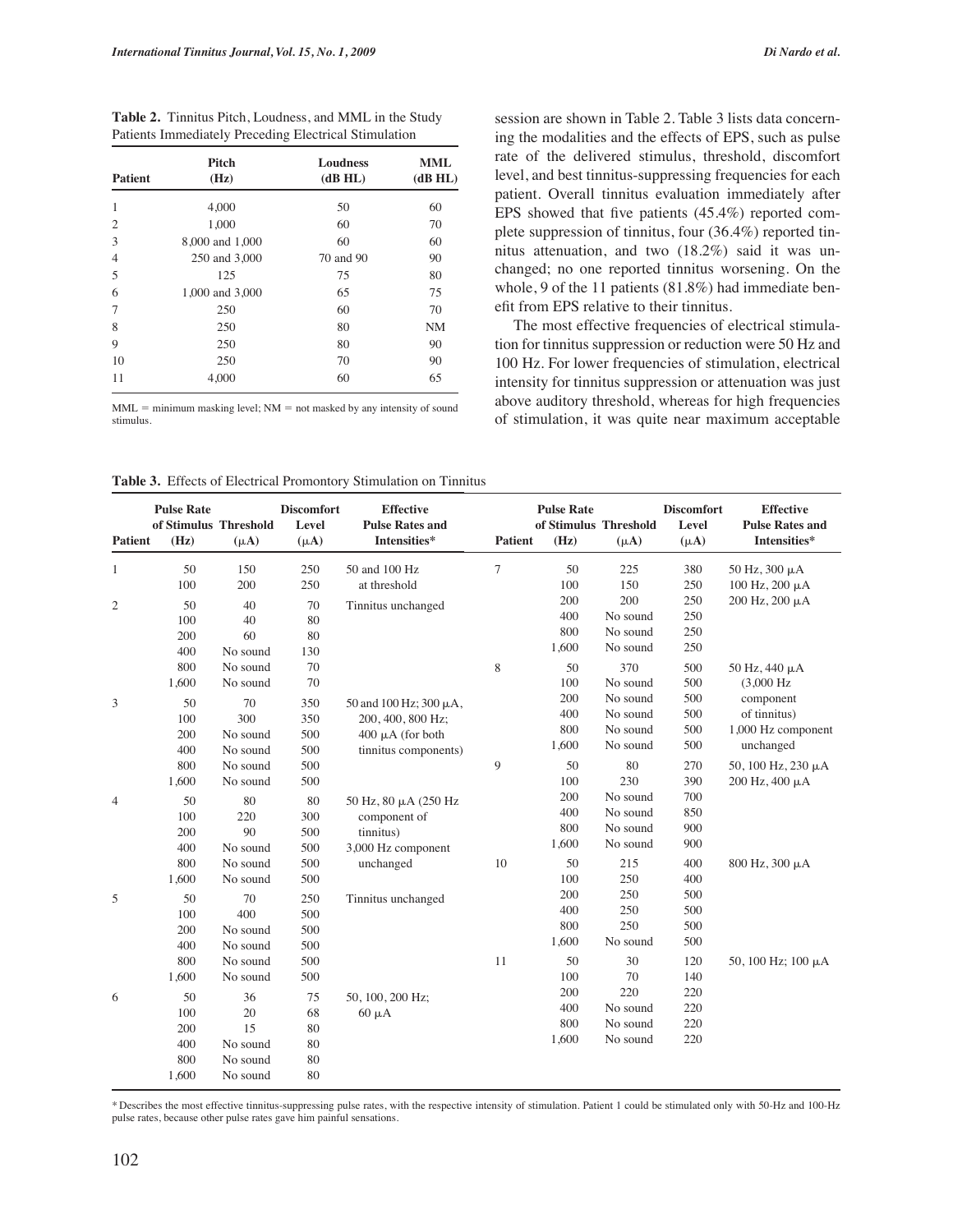level in the majority of patients. Remarkably, three patients reported tinnitus attenuation with subthreshold stimulation (i.e., stimulation with a pulse rate that did not elicit any sounds). Three patients (patients 3, 4, and 8) had a double tinnitus. In these cases, the effect of EPS was considered separately for the two components. Patient 3 reported suppression of both tinnitus components, whereas patients 4 and 8 said that only one of the components had been reduced or suppressed, the other one remaining unchanged (see Table 3). After 1 month, among the eight patients who had benefited from EPS, five (45.4%) said their tinnitus was still present but that its intensity was much lower than before. The remaining six patients (54.6%) reported that tinnitus was unchanged or had progressively returned to its former loudness. No patient reported tinnitus worsening.

Evaluation of the emotional, affective, and psychosocial impact of tinnitus performed through the THI showed the following: THI reduction in five patients (45.4%) and THI unchanged in the remaining six patients (54.6%). THI scores obtained immediately before and 1 month after EPS are shown in Table 4, which also provides information about pre- and poststimulation partial scores relative to the three categories (emotional, functional, and catastrophic) comprising the THI. No association was found among tinnitus pitch and loudness, MML, and effect of electrical stimulation.

Conversely, factors such as tinnitus duration and patient's age appear to be associated with the THI outcome: Four of the six patients having had tinnitus for less than 5 years had a complete or partial benefit from the procedure, whereas only one of five patients with more than 5 years of tinnitus showed a THI score reduction after 1 month. As for patients' age, four of the five subjects reporting longer-lasting benefit from the procedure were younger than 50 years. Finally, there seemed to be no association between the cause of hearing loss and the benefits derived from EPS.

# **DISCUSSION**

The effectiveness of electrical stimulation on tinnitus is well-known, thanks to studies on groups of patients affected by bilateral profound sensorineural hearing loss and undergoing cochlear implantation, the majority of whom report suppression or attenuation of tinnitus after device hookup [15–18]. Our short-term and long-term results are consistent both with the evidence provided by such studies on cochlear implants and with recent works on transtympanic electrical stimulation [20–22].

# **Mechanisms Underlying the Immediate Effects of EPS on Tinnitus**

Despite the remarkable amount of evidence pointing to a beneficial and lasting effect of EPS on tinnitus, studies generally describe the clinical effects of the procedure rather than focusing on the mechanisms underlying tinnitus suppression, so that at present there are many questions—and no certainty—as to how EPS should work. The "masking" hypothesis, which was among the earliest proposed [23], has long been considered too simplistic and insufficient, because in some cases tinnitus reduction can be obtained by means of subliminal electrical pulse rates. Consistent with reports by Rubinstein et al. [20] and Okusa et al. [22], our results indicate that in two patients (patients 3 and 9), suppression of tinnitus occurred at a pulse rate and at an intensity of stimulation that did not elicit any sound sensations (see Table 3). So, even if a role for masking cannot be completely ruled out, it appears that other mechanisms play a role. One of the theories about peripheral tinnitus suggests that its origin lies in an alteration of spontaneous firing by acoustic nerve fibers. In a number of animal studies, this abnormal activity was brought back to a spontaneous-type nerve firing by application of an electrical stimulus [24,25].

| <b>Patient</b> |                   | <b>Pre-EPS THI</b> |              | <b>THI One Month After EPS</b> |                   |                  |              |              |
|----------------|-------------------|--------------------|--------------|--------------------------------|-------------------|------------------|--------------|--------------|
|                | <b>Functional</b> | <b>Emotional</b>   | Catastrophic | <b>Total</b>                   | <b>Functional</b> | <b>Emotional</b> | Catastrophic | <b>Total</b> |
|                | 28                | 10                 |              | 46                             | <sub>6</sub>      |                  |              | 10           |
|                | 34                | 28                 |              | 68                             | 34                | 28               |              | 68           |
|                | 18                | 14                 | h            | 38                             | 10                | 6                |              | 16           |
|                | 36                | 32                 | 20           | 88                             | 18                | 16               |              | 46           |
|                | 34                | 16                 | 14           | 64                             | 34                | 16               | 14           | 64           |
|                | 14                | 20                 | 12           | 46                             | 14                | 20               | 12           | 46           |
|                |                   | 6                  | h            | 20                             |                   | 6                |              | 18           |
|                | 10                |                    |              | 18                             | 10                |                  |              | 18           |
|                | 28                | 32                 | 12           | 72                             | 28                | 32               | 12           | 72           |
| 10             | 22                | 16                 | 18           | 56                             |                   |                  |              |              |
|                |                   |                    |              | 24                             |                   |                  |              |              |

**Table 4.** Tinnitus Handicap Inventory (THI) Scores Before and After Electrical Promontory Stimulation (EPS)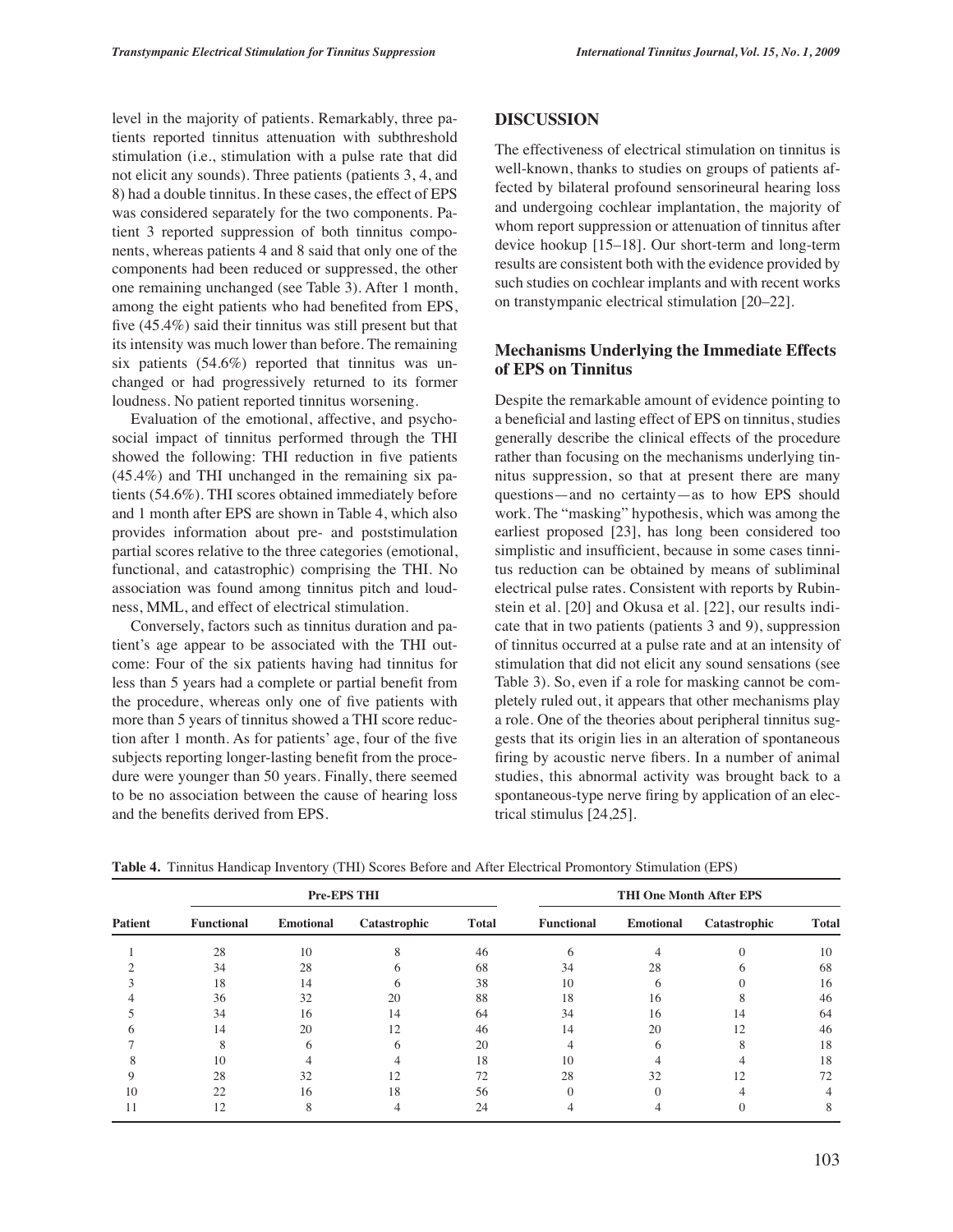Whether EPS can restore some degree of normal firing in the cochlear nerve of humans affected by tinnitus is at present unknown. Very few reports are currently available about a real-time monitoring of nerve fiber activity during and immediately after peripheral electrical stimulation. Watanabe et al. [26] registered compound action potentials (CAP) through electrocochleography during promontory stimulation: Patients reporting tinnitus suppression during the procedure were also found to have greater CAP amplitudes as compared to patients whose tinnitus remained unchanged, but whether this is a neural correlate of tinnitus suppression is still a matter of debate.

Alternatively, suggested mechanisms through which a positive current delivered to the promontory or to the cochlea may work on nerve fibers include hyperpolarization of axons, with subsequent inhibition of spontaneous discharge rates [27], and even a reflex increase in microcirculation in the auditory pathway [21].

### **Mechanisms Underlying Long-Term Effects of EPS on Tinnitus**

A temporary alteration of acoustic nerve firing cannot account for the long-term effect (at least 1 month) of a 60-second promontory stimulation such as the one we administered to our study patients. In fact, the lasting residual inhibition we observed in some of them implies that central stations along the auditory pathway are likely to be involved as well. The dorsal cochlear nucleus (DCN) and the inferior colliculus (IC) could be plausible candidates, given the amount of evidence pointing to them as tinnitus generators [28,29], although there is currently a paucity of direct evidence of their role in humans [30]. In vivo monitoring of electrical activity in these centers during and after electrical stimulation delivered to the promontory or to the cochlea would be an optimal method to ascertain whether changes occur in the DCN and IC in response to EPS.

Finally, a possible effect of EPS on the cortical reorganization [31–34] underlying tinnitus must be assumed, as a positron emission tomography (PET) study has shown that electrical stimulation delivered to the promontory and round-window region causes activation of the primary auditory cortex and some of the surrounding association areas [35]. Other PET studies report that the electrical stimulation produced by a cochlear implant can reduce the signs of abnormal activity supposed to be associated with tinnitus in the primary auditory and associated cortices and in brain areas of the limbic system [36]. To confirm this, functional brain imaging should be improved so as to reliably identify central areas of tinnitus-related activity. No other reports address the central effects of electrical stimulation on tinnitus in humans**,** though other noninvasive, promising techniques, such as quantitative electroencephalography, could well serve the purpose of a precise monitoring of EPS brain effects as long as they become more reliable in defining central correlates of tinnitus [37].

As for the tinnitus-associated psychosocial impairment, THI administration allowed us to appreciate a reduction of the THI score in five patients 1 month after transtympanic stimulation, which means most of the negative emotional, affective, and psychosocial impacts of tinnitus abated. This outcome seems to suggest that electrical stimulation also affects the activity of association areas (limbic system) that are notoriously closely intertwined with the neural pathways involved in tinnitus pathogenesis and play a very important role in producing negative emotional correlates of tinnitus, such as anxiety and annoyance.

#### **Toward Optimization of EPS**

Considering our preliminary results, we think more expansive series are necessary to precisely define the features that the electrical stimulation should possess to suppress tinnitus. However, even the results on our small series seem to indicate that tinnitus suppression occurs mostly at lower pulse rates (50 and 100 Hz) and at an intensity of stimulation between threshold and minimum discomfort level, although in two of our patients, tinnitus suppression was achieved through subthreshold stimuli. In particular, the issue of using subthreshold or suprathreshold electrical stimulation should be addressed with special attention in future studies: Subthreshold stimulation would be better, avoiding replacement of tinnitus with an unpleasant and intrusive sound, just as often happens with maskers.

Aside from the optimal parameters of stimulation, clinical features that predict EPS success should be outlined more precisely for a correct selection of candidates who could derive the utmost benefit from the procedure. Our results suggest that recent onset of tinnitus and a patient's age can be predictive of tinnitus suppression, although selection criteria deserve deeper investigations in larger series.

In conclusion, we assume that EPS is to be considered per se a worthwhile attempt at tinnitus suppression, being quite easy to administer and successful in the majority of cases. Certain parameters of EPS (e.g., lower frequencies of stimulation) seem more effective and should be taken into account for future use of this procedure. Specific features, such as recent onset of tinnitus and patients' young age, appear to be associated with a better outcome and should therefore be considered as major factors for patient selection.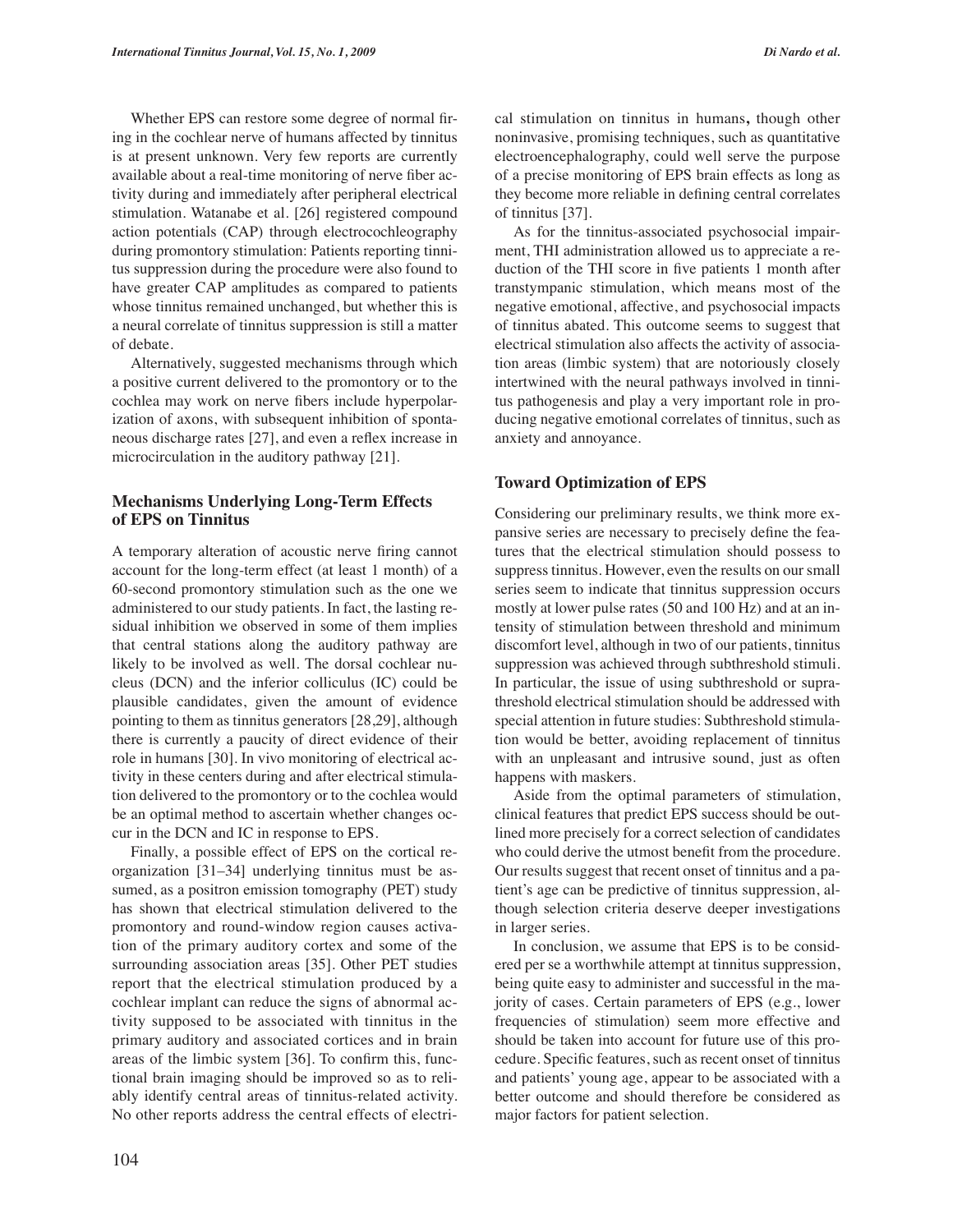EPS results could help predict tinnitus response to the positioning of an implantable electrical stimulator: Patients for whom EPS proves to be effective could benefit from the implantation of an intratympanic stimulator that could be controlled by radiofrequencies from the outside. Considering the recent achievements of cochlear implant "soft surgery," which allows preservation of residual hearing, cochlear implants could definitely be used to suppress intractable tinnitus in patients with unilateral profound hearing loss [38].

#### **REFERENCES**

- 1. Eggermont JJ, Roberts LE. The neuroscience of tinnitus. *Trends Neurosci* 27:676–682, 2004.
- 2. Cacace AT. Expanding the biological basis of tinnitus: Cross-modal origins and the role of neuroplasticity. *Hear Res* 175:112–132, 2003.
- 3. Vernon JA, Fenwick JA. Attempts to suppress tinnitus with transcutaneous electrical stimulation. *Otolaryngol Head Neck Surg* 93:385–389, 1985.
- 4. Shulman A. External electrical stimulation in tinnitus control. *Am J Otol* 6:110–115, 1985.
- 5. Dobie RA, Hoberg KE, Rees TS. Electrical tinnitus suppression: A double-blind crossover study. *Otolaryngol Head Neck Surg* 95:319–323, 1986.
- 6. Thedinger BS, Karlsen E, Schack SH. Treatment of tinnitus with electrical stimulation: An evaluation of the Audimax Theraband. *Laryngoscope* 97:33–37, 1987.
- 7. Steenerson RL, Cronin GW. Tinnitus reduction using transcutaneous electrical stimulation. *Otolaryngol Clin North Am* 36:337–344, 2003.
- 8. Aydemir G, Tezer MS, Borman P, et al. Treatment of tinnitus with transcutaneous electrical nerve stimulation improves patients' quality of life. *J Laryngol Otol* 120:442– 445, 2006.
- 9. Kapkin O, Satar B, Yetiser S. Transcutaneous electrical stimulation of subjective tinnitus. *ORL J Otorhinolaryngol Relat Spec* 70:156–161, 2008.
- 10. Balkany T, Bantii H, Vernon J. Workshop: Direct electrical stimulation of the inner ear for the relief of tinnitus. *Am J Otol* 8:207–212, 1987.
- 11. Kuk FK, Tyler RS, Rustad N, et al. Alternating current at the eardrum for tinnitus reduction. *J Speech Hear Res* 32:393–400, 1989.
- 12. Matsushima JI, Sakai N, Uemi N, et al. Evaluation of implanted tinnitus suppressor based on tinnitus stress test. *Int Tinnitus J* 3:123–131, 1997.
- 13. De Ridder D, De Mulder G, Verstraeten E, et al. Primary and secondary auditory cortex stimulation for intractable tinnitus. *ORL J Otorhinolaryngol Relat Spec* 68:48–55, 2006.
- 14. Seidman MD, De Ridder D, Elisevich K, et al. Direct electrical stimulation of Heschl's gyrus for tinnitus treatment. *Laryngoscope* 118:491–500, 2008.
- 15. Di Nardo W, Cantore I, Cianfrone F, et al. Tinnitus modifications after cochlear implantation. *Eur Arch Otorhinolaryngol* 264:1145–1149, 2007.
- 16. Baguley DM, Atlas MD. Cochlear implants and tinnitus. *Prog Brain Res* 166:347–355, 2007.
- 17. Yonehara E, Mezzalira R, Porto PR, et al. Can cochlear implants decrease tinnitus? *Int Tinnitus J* 12:172–174, 2006.
- 18. Ruckenstein MJ, Hedgepeth C, Rafter KO, et al. Tinnitus suppression in patients with cochlear implants. *Otol Neurotol* 22:200–204, 2001.
- 19. Newman CW, Jacobson GP, Spitzer JB. Development of the Tinnitus Handicap Inventory. *Arch Otolaryngol Head and Neck Surg* 122:143–148, 1996.
- 20. Rubinstein JT, Tyler RS, Johnson A, et al. Electrical suppression of tinnitus with high-rate pulse trains. *Otol Neurotol* 24(3):478–485, 2003.
- 21. Konopka W, Zalewski P, Olszewski J, et al. Tinnitus suppression by electrical promontory stimulation (EPS) in patients with sensorineural hearing loss. *Auris Nasus Larynx* 28:35–40, 2001.
- 22. Okusa M, Shiraishi T, Kubo T, et al. Tinnitus suppression by electrical promontory stimulation in sensorineural deaf patients. *Acta Otolaryngol Suppl* 501:54–58, 1993.
- 23. Battmer RD, Heermann R, Laszig R. Suppression of tinnitus by electric stimulation in cochlear implant patients. *HNO* 37(4):148–152, 1989.
- 24. Runge-Samuelson CL, Abbas PJ, Rubinstein JT, et al. Response of the auditory nerve to sinusoidal electrical stimulation: Effects of high-rate pulse trains. *Hear Res* 194:1– 13, 2004.
- 25. Litvak LM, Delqutte B, Eddington DK. Improved temporal coding of sinusoids in electric stimulation of the auditory nerve using desynchronizing pulse trains. *J Acoust Soc Am* 114:2099–2111, 2003.
- 26. Watanabe K, Okawara D, Baba S, et al. Electrocochleographic analysis of the suppression of tinnitus by electrical promontory stimulation. *Audiology* 36:147–154, 1997.
- 27. Aran JM, Sauvage RC, Erre JP. Perspectives in electrical stimulation of the ear (experimental studies). *J Laryngol Otol* 9(suppl):132–136, 1984.
- 28. Kaltenbach JA. Summary of evidence pointing to a role of the dorsal cochlear nucleus in the etiology of tinnitus. *Acta Otolaryngol* 126:20–26, 2006.
- 29. Melcher JR, Sigalovsky IS, Guinar JJ Jr, et al. Lateralized tinnitus studied with functional magnetic resonance imaging: Abnormal inferior colliculus activation. *J Neurophysiol* 83:1058–1072, 2000.
- 30. Lanting CP, De Kleine E, Bartels H, et al. Functional imaging of unilateral tinnitus using fMRI. *Acta Otolaryngol* 128:415–421, 2008.
- 31. Hoke M, Pantev C, Lütkenhöner B, et al. Auditory cortical basis of tinnitus. Acta Otolaryngol Suppl 491:176–181, 1991.
- 32. Weisz N, Wienbruch C, Dohrmann K, et al. Neuromagnetic indicators of auditory cortical reorganization of tinnitus. *Brain* 128:2722–2731, 2005.
- 33. Mühlnickel W, Elbert T, Taub E, et al. Reorganization of auditory cortex in tinnitus. Proc Natl Acad Sci U S A 95:10340–10343, 1998.